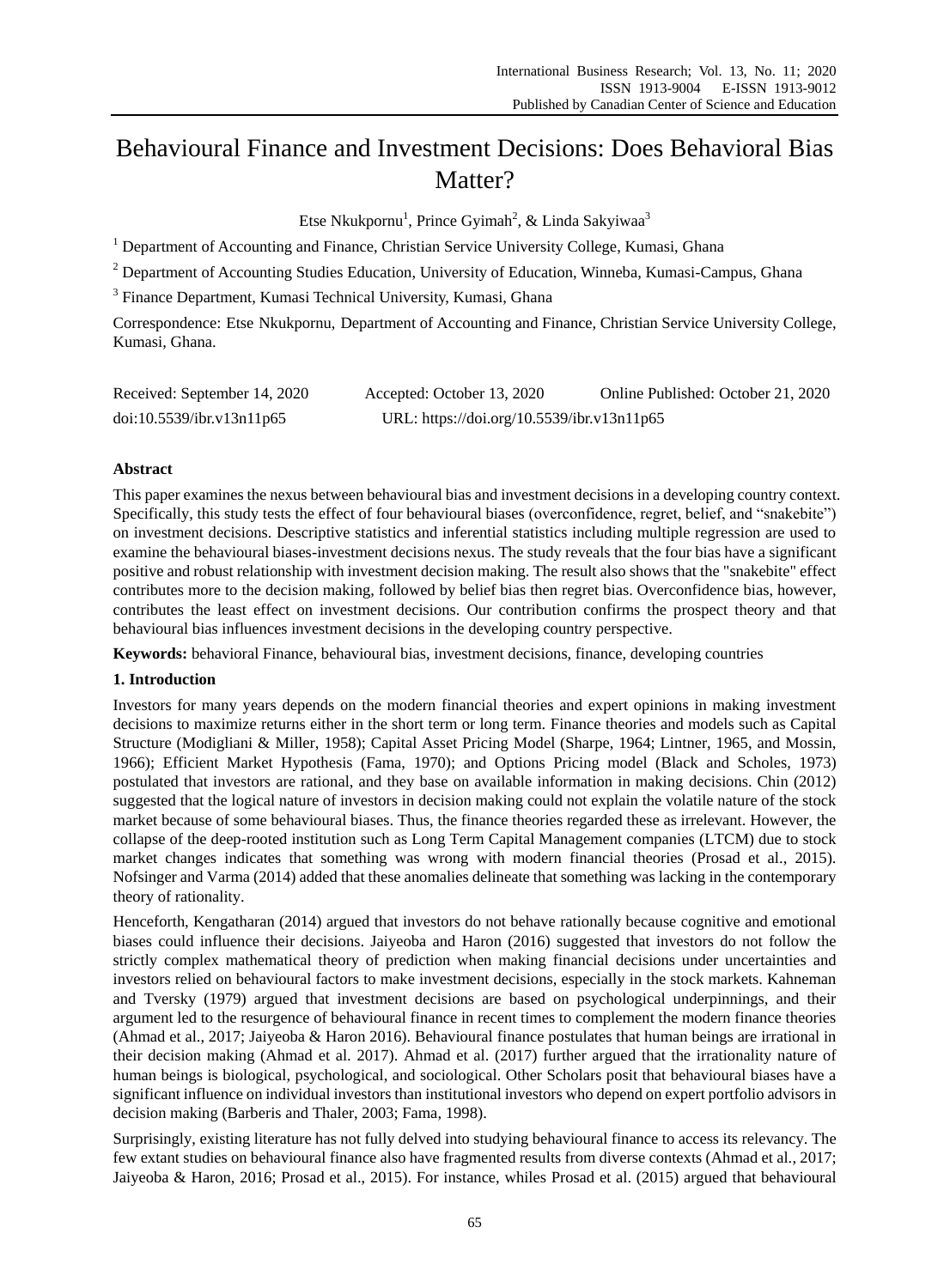biases are contingent on investor's demographics and overconfidence, Jaiyeoba and Haron (2016) stipulated that investment decisions are based on psychological preferences that are context-driven. Also, several studies in developed countries and few emerging markets found that behavioural biases influence investment decisions (Kengatharan, 2014; Qadri & Shabbir, 2014; Nofsinger & Varma, 2014; Jaiyeoba & Haron, 2016; Prosad et al. 2015). This conclusion has not been ascertained in developing countries, especially in the West African countries. This study fills these gaps in research regarding true predictive abilities of the constructs of the behavioural biases or factors that influence investor's decisions. Specifically, the study examines the effects of behavioural biases on investment decisions in a developing country, Ghana.

Our contributions are fivefold. First, the study's results would enable the practitioners to identify their mistakes and provides particularly suitable suggestions for financial experts in making stock investment decisions. This could allow financial advisors to become more prudent in understanding the psychology of their clients and enable them to improve investment portfolios. Second, investment bankers would understand the market feelings as they float shares to make a reasonable financial decision to help maximize their returns. Third, the study addresses the information deficiency to government and seekers of finance from the Stock Exchange and Securities in developing countries on the behavioural biases. This would form the foundation of formulating strategies on how to maximize Stock Exchanges potential as capital seekers. Also, the study's findings would help policymakers to appreciate the implication of future decisions, policies, and regulations. Finally, the study will contribute to, arguably, the available literature in the field of behavioural finance from the developing context perspective. The findings will complement the modern theories in investment decision making not only in the Ghana Stock Exchange (GSE) but also in the stock market in other developing countries.

The rest of the study is structure as follows. Section 2 reviews the relevant theoretical and empirical literature on behavioural finance and investment decisions. Section 3 and Section 4 presents the methods and results, respectively. Chapter 5 concludes the study and offers recommendations for further research.

## **2. Literature Review**

## *2.1 Theory and Hypothesis*

The theories of behavioural finance include Bounded Rationality Theory, Prospect Theory, Theory of Mind, and Activating – Beliefs – Consequences (ABC). However, this study is backed by Prospect Theory (PT). The PT is an alternative model of decision-making under risk and uncertainty (Kahneman & Tversky, 2013). PT posits that individual choices are in two phases, namely framing and evaluation. During the framing stage, the individual investor constructs a representation of the acts, contingencies, and outcomes significant to the decision. For the evaluation stage, the individual investor assesses each of the prospects available and makes a decision (Tversky and Kahneman, 2013). The following are the characteristics of the choice value according to the PT: Defined on deviation from the reference point, which indicates concave for gains and convex for losses, steeper for damages than for benefits; and having a nonlinear transformation of the probability scale (Tversky & Kahneman, 2013). PT describes several states of mind that can be expected to influence an individual's decision-making processes. According to Bashir et al. (2011), many behavioural biases influence investors' decision to buy or sell stocks. This study will focus on the following; Belief bias, Regret bias**,** Snakebite effect or bias, and Overconfidence bias. These behavioural biases are discussed as follows.

## 2.1.1 Belief Bias

Belief is the investor's ideas that are faithful to him or her or the stability of an investor's state of mind and perception of particular dynamics about the environment (Chin, 2012). Self-confidence as a result of beliefs of the individual means to trust in once self (Tversky & Kahneman, 1991). An investor with confidence does not depict that predictions about investment decisions may always result in gains. Emotions have an immense impact on investment decision-making and most investors loss money as a result of behavioural factors (Chin, 2012). A positive mood can result in a better and appreciable gain on investment. Investors mostly have challenges in modifying existing ideas when they are confronted with a new set of decisions or contradictory information (Chin, 2012). Therefore, they encounter mental discomfort in having to reconcile based on their belief. The study, therefore, hypothesized that:

## *Ho: There is no influence of belief bias on individual investment decisions.*

## 2.1.2 Regret Bias

Regret is the phenomenon when an individual investor regrets about the past loss of investment (Chin, 2012; Shefrin, 2002). Regret aversion may results in indecision and failure on the part of the investor to consider an investment due to the fear of the unfavourable outcome. This bias restricts investors to take necessary action due to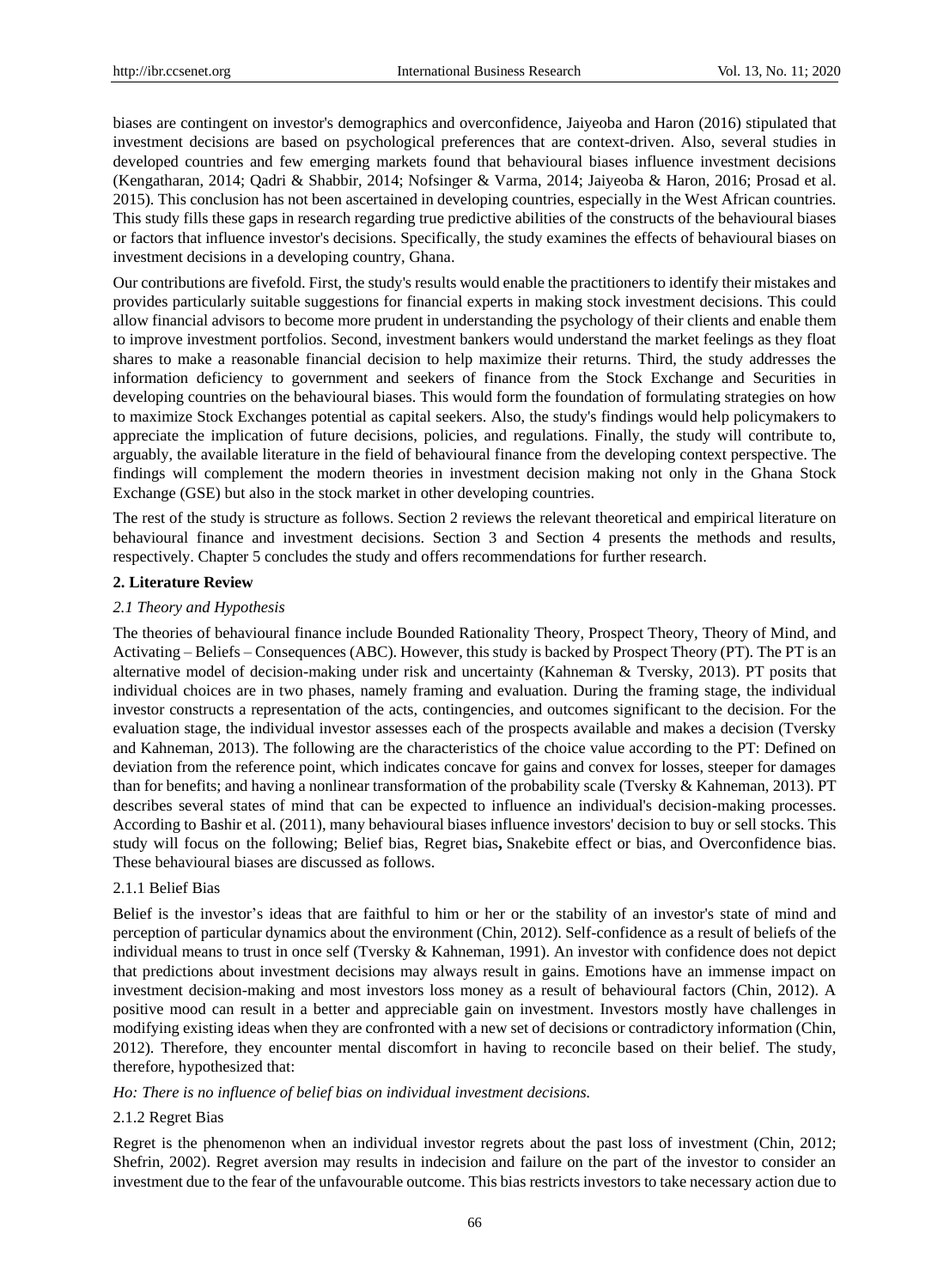the regret of a previous failure (Chin, 2012; Shefrin, 2002). Regret aversion may be linked with risk aversion since people occasionally may fear not buying the right financial assets or buying the wrong assets. Investors may want to do away with emotional trauma associated with making bad decisions. For example, individuals who suffered losses on their investment might become conservative to minimize the pain associated with additional losses. Regret averse investors may strategically adopt a habit of investing in short- term bonds to mitigate the volatility of the stock market (Chin, 2012). Regret adverse investors may also monitor the price of the stocks already sold and tend to regret if the price changed upwards after the sale. According to Raheja and Dhiman (2017), people anticipate lament if they settle on an off-base decision and will consider this forecast when making choices in the future. Regret bias may primarily make investors feel and concentrate on gains on investment than losses because investors are allergic to missed opportunities. Das and Mohaptra (2017) posited that regret can help people to analyze the situation. Shefrin (2010) asserted that regret bias is an "emotion of pain and anger" which occurs when investors realized that they are involved in a bad investment. Again, Shefrin (2010) concluded that investors have regret when they buy stock and sell it at a price below the purchased price. Hence the study hypothesized that:

## *Ho: Regret bias does not affect the individual investment decision.*

## 2.1.3 "Snakebite" Effect or Bias

The snakebite effect is the unwillingness of an investor to undertake an investment after making a loss (Chin, 2012; Ghelichi et al., 2016). The behaviour pattern to this effect is different if the repeat behaviour is linked to the reinvestment of earlier stock that resulted in gains (Ghelichi et al., 2016). The "Snakebite" effect is a danger that threatens investors in decision making and is considered as a dominant theory to explain the behaviour of investment decision making in a condition of uncertainty (Kahneman & Tversky, 2013; Ghelichi et al., 2016). The "snakebite" effect is opposite to the influence of overconfidence. The "snakebite" effect makes investors less confident in making investment decisions (Chin, 2012). The impact of not taking an investment due to an earlier loss may result in the possibility of potential gains from buying the investment at a relatively low price.

According to Barber and Odean (2013), after investors experience a loss on investment, they become unwilling to take risks on their next venture. A study conducted by Das and Mohapatra (2017) strongly evidenced that the ―snakebite‖ effect influence investors in making decisions that may result in errors in their judgement. Another study reviewed that "snakebite" causes the fear to take risks that prevent investors from profit lock which affects investment's returns (Kartasova et al., 2014). Hence the study hypothesized:

## *Ho: "Snakebite" effect does not affect the individual investment decision.*

## 2.1.4 Overconfidence Bias

Overconfidence bias is an excessive belief in investor's judgements and abilities based on experience and information available to him. Based on the information they are preview to, investors tend to believe that they know more. They found on knowledge and skills and disregarded the risk associated with the investment (Raharja et al., 2017). Overconfidence bias has a significant favourable influence on investment decisions (Subash, 2012). It shows that investors associate higher returns on investment due to previous knowledge and capacity, and blame lower returns on lousy luck (Qadri & Shabbir, 2014). Overconfidence makes investors too confident about their investment decision. Odean (1999) asserted that overconfidence overestimates the accuracy of knowledge about the value of security. According to Agrawal (2012), overconfidence is among the most essential and useful behavioural biases that have many hostile consequences for investors such as lower expected utility, a higher tendency of leaving the market, excessive transactions, and lower returns on investment. It is evidenced in the literature that overconfidence causes investors to have economic returns on their investment. Additionally, Subrahmanyam (2008) confirm that, in general, overconfidence is harmful to individual investors. For instance, Eichholtz and Yonder (2011) found out that overconfidence in investment decisions negatively affect firm's performance. Odean (1999) also added that individual investors with discount brokerage accounts become overconfident and engage in extra trading that leads to their inability to cover their transaction expenses. Overconfidence always causes investors to underestimate risk and overestimate their knowledge based on the fact that they have more information. Hence the study hypothesized that:

*Ho: Overconfidence bias does not influence an individual's investment decision.*

## *2.2 Empirical Review*

Lim's (2012) found that overconfidence, conservatism, and regret have a significant favourable influence on investment decisions, but herding behaviour was found not to influence investors' decisions. Kengatharan and Kengatharan (2014) in a similar study found out herding bias, prospect, availability, and market factors have a moderate influence on investment decisions except for anchoring bias that has a high impact on investment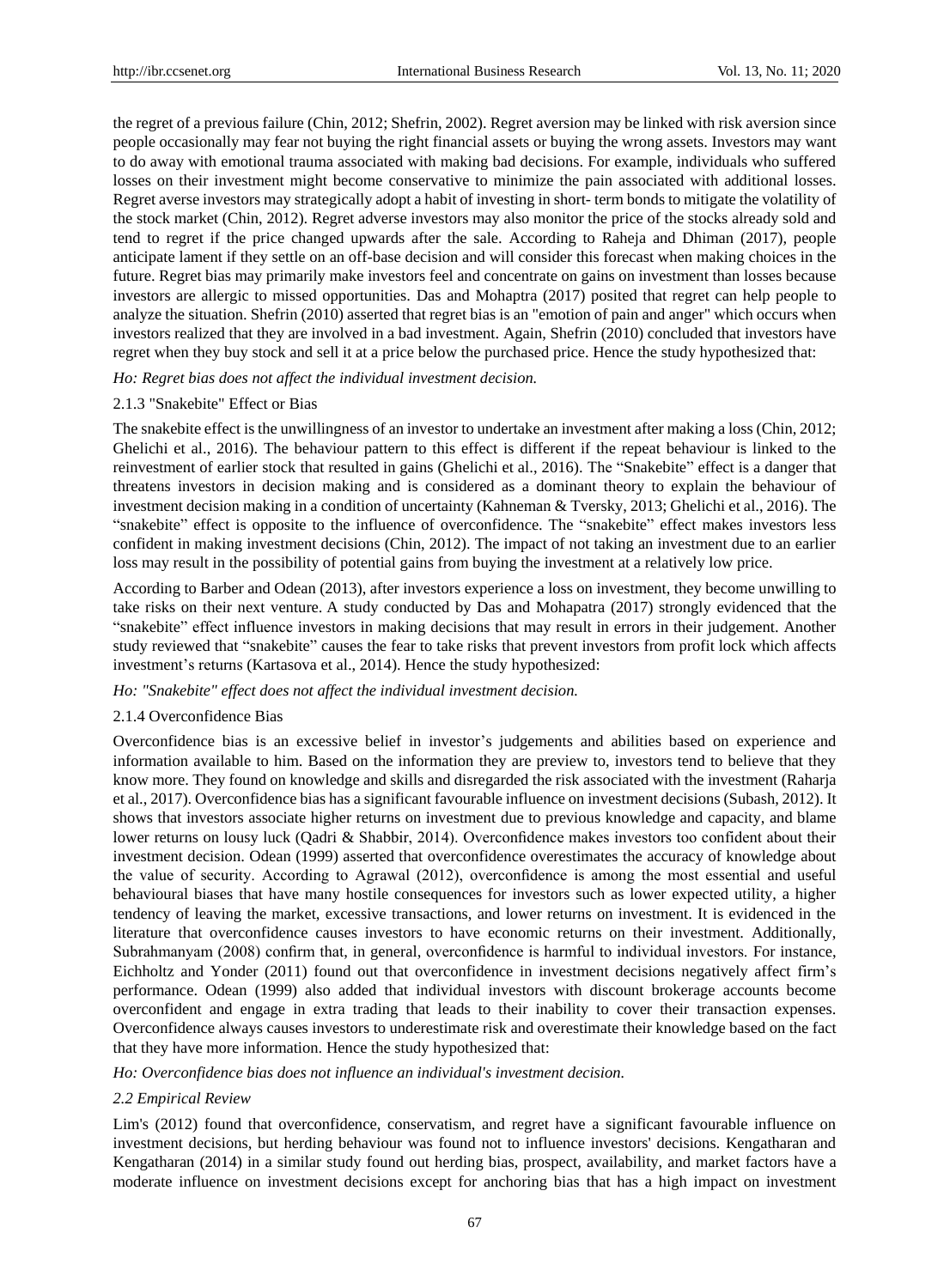decisions. According to Ngoc (2014), overconfidence, loss aversion, market factor, and regret have a moderate influence on investment decisions, however, market factors exhibit a more substantial impact on a resolution in investment.

Kafayat (2014) found out that overconfidence, over-optimism, and self-attribution influence decision are negatively correlated with investment decisions. Ramiah et al (2016) found out that overconfidence bias influences investment decisions. Qadri and Shabbir (2014), in their study, found out that overconfidence bias and "illusion of control" have a significant favourable influence on investment decisions. The following biases such as overconfidence, anchoring, regret bias, and loss aversion, influence investment decision making, according to Tripathy (2014).

Wamae (2013), in a study conducted in Kenyan, found out that behavioural factors such as herding bias, prospecting, risk aversion, and anchoring bias influence investment decisions. The study also found out that herding bias is the most significant influence follow by prospecting, anchoring bias, and risk aversion. In a survey conducted by Bashir et al. (2013), the result shows that the overconfidence bias, confirmation bias, the illusion of control, excessive optimism also have a positive and significant influence on investment decisions. Also, preferences such as loss aversion, mental accounting, and status quo, however, exhibited no influence on investment decisions. Other research conducted found out that the "recency effect" has an impact on share repurchasing behaviour (Nofsinger & Varma, 2014). Babajide and Adetiloye (2012) found out that biases such as overconfidence bias, loss aversion, framing, and status quo have influence investment decisions but weak negative correlation on stock market performance.

According to Qureshi et al. (2012), representative bias, gamblers fallacy, anchoring, overconfidence bias, availability bias, and risk aversion have a significant favourable influence on decision making in Pakistan. The study conducted by Mbaluka et al. (2012) found out that framing and regret influence investment decisions. Luong et al. (2011) found out that overconfidence bias, market factor, availability bias, anchoring, and prospecting have a moderate influence on investment decisions with market factors having the highest effect. The study also found out that three preferences (herding, prospect, and overconfidence) have an impact on investment performance.

## **3. Methods**

## *3.1 Design and Data*

We employ a descriptive survey design to collect data using quantitative analysis. Data were gathered from the primary source through the use of a questionnaire because previous studies used primary data to answer the research questions (Bakar & Yi, 2016; Chin, 2012; Prosad et al., 2015; Subash, 2012). The use of surveys is convenient and avoids researcher bias (Bell & Bryman, 2007; Gyimah & Boachie, 2018; Gyimah et al., 2019, 2020). The questionnaire used for the study is adapted and modified from Chin (2012) and Prosad et al. (2015). Data for this research work is collected from the appropriate sector of the population, including professionals and nonprofessionals who have an investment in stocks in the West Africa region, Ghana. Since there is no official list of individual investors in Ghana, the study uses a purposive sampling technique to select a sample of 150 respondents (Sarpong-Danquah et al., 2018). Kent (2007) argues that a sample size of 100 respondents and above is acceptable in quantitative studies. However, out of the 150 samples, only 120 responses were complete representing a valid response rate of 80%.

# *3.2 Analysis and Model*

Descriptive statistics including frequency tables, percentages, measures of central tendency, and dispersion (mean and standard deviations) are used to analyze the data. The test statistic for the hypothesis testing is the Pearson correlation coefficient (r) that measures the nature and strength of the relationship between variables. Multiple linear regression is also run to show the relationship between the independent variables and a dependent variable. The econometric model for the study is presented below.

*Decision making = α + β1Belief bias + β2Regret bias + β3"Snakebite" effect + β4Overconfidence bias + ε*

#### *Where*,

- Decision making is measured in terms of the degree of risk the investor is willing to take. The study adopts the decision-making variable "I take the safe option if there is one" by Chin (2012) using a 5-point Likert scale from 1-strongly disagree to 5-strongly agree.
- Belief bias variable "I trust the research and past performance of the firm" is adapted from Chin (2012) and Prosad et al. (2015) using a 5-point Likert scale from 1-strongly disagree to 5-strongly agree.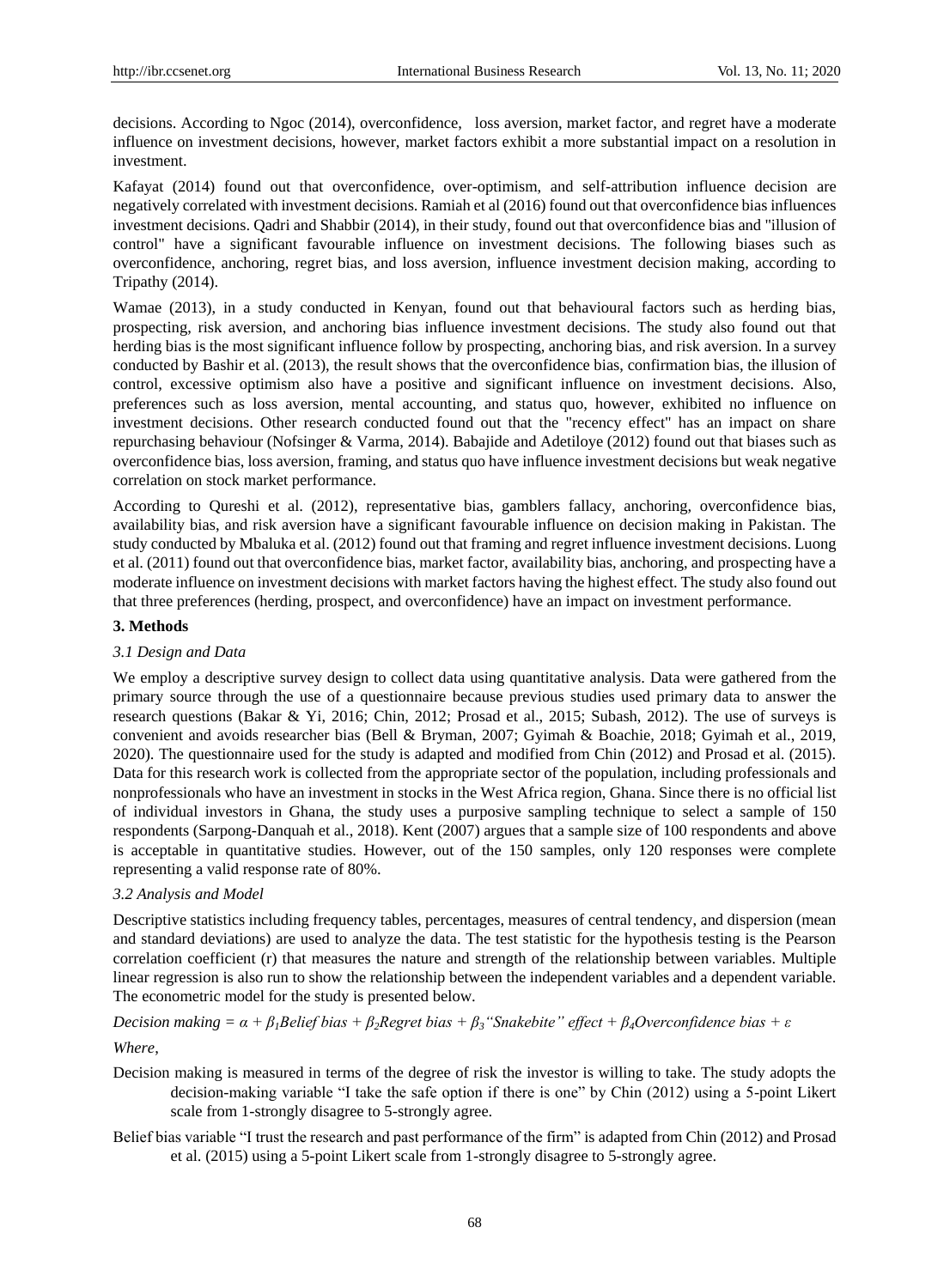- Regret bias variable "I should hold the stock longer because now the price has increased over the selling price" is adapted from Chin (2012) and Prosad et al. (2015) using a 5-point Likert scale from 1-strongly disagree to 5-strongly agree.
- "Snakebite" effect variable "I worry about the influence of financial crises" is adapted from Chin (2012) using a 5-point Likert scale from 1-strongly disagree to 5-strongly agree.
- Overconfidence bias variable "I can predict the future stock price movement after I did some analysis" is adapted from Chin (2012), Prosad et al. (2015) and Subash (2012) using a 5-point Likert scale from 1-strongly disagree to 5-strongly agree.

 $\alpha$  is the constant

β1, β2, β3, and β4 are the predictors or coefficient of determination.

ε - Is the random variable or stochastic term or the error term.

#### *3.3 Reliability Test*

Cronbach's Alpha is used to test the reliability of the study's variable. Put differently, Chronbach's Alpha affirms the reliability test for the constructs used to examine the influence of Behavioral bias on investment decisions. We record Cronbach's Alpha of 0.651, 0.626, 0.645, and 0.651 for belief bias, regret bias, snakebite effect, and overconfidence bias, respectively. All the scales in the instrument shows good reliability because they meet the threshold suggested by Nunally and Bernstein (1994) that argue that Cronbach's Alpha greater than 0.6 is acceptable.

|                                     | Frequency | Percent | Valid<br>Percent | <b>Cumulative Percent</b> |
|-------------------------------------|-----------|---------|------------------|---------------------------|
| Gender                              |           |         |                  |                           |
| Male                                | 71        | 59.2    | 59.2             | 59.2                      |
| Female                              | 49        | 40.8    | 40.8             | 100.0                     |
| Age                                 |           |         |                  |                           |
| 18 - 24 years                       | 2         | 1.7     | 1.7              | 1.7                       |
| 25 - 30 years                       | 11        | 9.2     | 9.2              | 10.8                      |
| 31 - 40 years                       | 48        | 40.0    | 40.0             | 50.8                      |
| $41 - 50$ years                     | 44        | 36.7    | 36.7             | 87.5                      |
| Above 50 years                      | 15        | 12.5    | 12.5             | 100.0                     |
| Education                           |           |         |                  |                           |
| Diploma                             | 7         | 5.8     | 5.8              | 5.8                       |
| Undergraduate                       | 44        | 36.7    | 36.7             | 42.5                      |
| Postgraduate                        | 59        | 49.2    | 49.2             | 91.7                      |
| PhD                                 | 10        | 8.3     | 8.3              | 100.0                     |
| Profession                          |           |         |                  |                           |
| Public Sector (excluding bank)      | 49        | 40.8    | 40.8             | 40.8                      |
| Private Sector                      | 3         | 2.5     | 2.5              | 43.3                      |
| Bank (including private and public) | 25        | 20.8    | 20.8             | 64.2                      |
| <b>Financial Expert</b>             | 38        | 31.7    | 31.7             | 95.8                      |
| Self-Employed                       | 5         | 4.2     | 4.2              | 100.0                     |
| <i>Income</i>                       |           |         |                  |                           |
| Between Ghc501 - Ghc1000            | 3         | 2.5     | 2.5              | 2.5                       |
| Between Ghc1001 - Ghc2000           | 61        | 50.8    | 50.8             | 53.3                      |
| Above Ghc2000                       | 56        | 46.7    | 46.7             | 100.0                     |

#### Table 1. Demographics Statistics ( $N = 120$ )

## **4. Results**

#### *4.1 Demographic Statistics*

Table 1 presents the statistics for the demographics variables. In terms of gender, 71 of 120 respondents representing 59.2% are males while 49 representing 40.80% are females. The implication is that males have a higher chance to buy and sell shares than females because males take risky investments than females. For the age groups of the sample, 48 representing 40.0% belong to the age group 31-40 years. The age range of 41- 50 years obtains a frequency of 44 representing 36.7% whereas 11 respondents representing 9.2% belonging to the age group 25-30 years. Meanwhile, about 15 respondents representing 12.5% belong to those above 50 years, two respondents indicating 1.7% are between the age of 18-24 years old. The results show that investors in the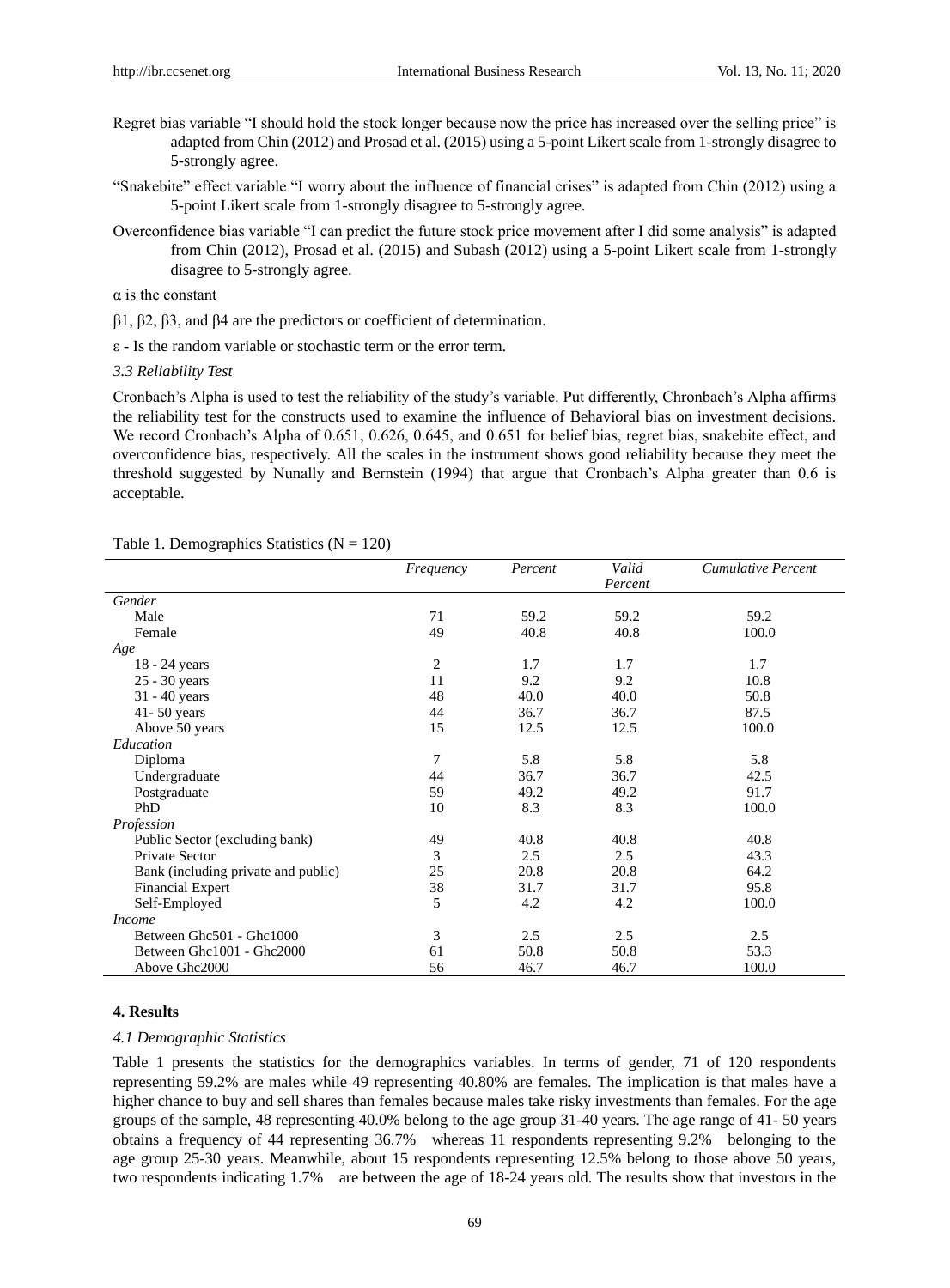age group of 31-40 years old are most active in stock investment.

On the part of the educational qualification of individual investors, most of the respondents (59) representing 49.2% have a postgraduate certificate, followed by 44 respondents representing 36.7% that have an undergraduate certificate. Meanwhile, 10 respondents indicating 8.3% are Ph.D. certificate holders, and 7 respondents representing 5.8% are diploma certificate holders. The results show that most of the investors, about 94.2% are highly educated (undergraduate, postgraduate, and Ph.D.), and this enhances their skills and knowledge in investing in stocks.

For the profession of investors, 49 respondents representing 40.8% are in the public sector (excluding banks) followed by financial experts with 38 respondents representing 31.7%. The rest of the respondents are 25 (20.8%), 5 (4.2%), 3 (2.5%) represent employees of banks (including private and public sector), self-employed, and private sector, respectively. This shows that public sector employees are the most investors that invest in stock in Ghana (Sakyiwaa et al., 2020).

Finally, most of the respondents, 61 representing 50.8%, are within the income range of GHC 1001-2000. They are followed by those above GHC 2000 with 56 respondents representing 46.7% and three respondents constituting 2.5% belonging to the income range between GHC 5001-1000. These results show that those with income range from GHC 1000-2000 are interested in investment to maximize their wealth.

| Constructs                               | Frequency | Percent                | Valid                  | Cumulative |
|------------------------------------------|-----------|------------------------|------------------------|------------|
|                                          |           |                        | Percent                | Percent    |
| How many years you have been investing   |           |                        |                        |            |
| Between 1 - 5 years                      | 79        | 65.8                   | 65.8                   | 65.8       |
| Between 6 - 10 years                     | 41        | 34.2                   | 34.2                   | 100.0      |
| How often have you invested in the stock |           |                        |                        |            |
| Below 5 times                            | 58        | 48.3                   | 48.3                   | 48.3       |
| Between 5 - 10 times                     | 45        | 37.5                   | 37.5                   | 85.8       |
| Over 10 times                            | 17        | 14.2                   | 14.2                   | 100.0      |
| Before making investment                 |           |                        |                        |            |
| Mostly about potential gains             | 70        | 58.3                   | 58.3                   | 58.3       |
| A little about potential loss            | 13        | 10.8                   | 10.8                   | 69.2       |
| Security of investment                   | 37        | 30.8                   | 30.8                   | 100.0      |
| The decline in value of stock            |           |                        |                        |            |
| Ignore                                   | 59        | 49.2                   | 49.2                   | 49.2       |
| Buy                                      |           | $\cdot$ <sup>8</sup> . | $\cdot$ <sup>8</sup> . | 50.0       |
| Avoid                                    | 57        | 47.5                   | 47.5                   | 97.5       |
| <b>Discuss</b>                           | 3         | 2.5                    | 2.5                    | 100.0      |
| Price of investment jumps                |           |                        |                        |            |
| More                                     | 5         | 4.2                    | 4.2                    | 4.2        |
| Lock-in                                  | 52        | 43.3                   | 43.3                   | 47.5       |
| Stay-put                                 | 63        | 52.5                   | 52.5                   | 100.0      |

Table 2. Knowledge about Investment  $(N = 120)$ 

#### *4.2 Knowledge about Investment in Stocks*

Table 2 presents the statistics results on how knowledgeable the respondents are in terms of stock investment. Firstly, we asked the respondents how many years they have invested in stocks. The result shows that most of the respondents, 78 representing 65.0% have been trading stocks between 1- 5 years. This is followed by 41 respondents representing 34.2% that have been trading in commodities between 6-10 years, and only 1 respondent representing 0.8% have been trading in stocks above 10 years. The result shows that most of the investors understand the stock trade and this accounted for 1-5 years in business. They concentrate on other investment portfolios than investment in stocks.

Secondly, we also asked the respondents how often have they have invested in stocks that seem safer to invest. The result in Table 2 shows that 58 of the respondents representing 48.3% have been trading in commodities below 5 times, and 45 respondents representing 37.5% have been trading in stocks between 5-10 times. Lastly, 17 respondents representing 14.2% have been trading in stocks above 10 times. The result shows that investors have stocks, but most of them do not buy their stock because most of them do not know about how to trade their stocks through stockbrokers due to the least number of times of trade below 5 times. We also asked the respondents what they think before investing. Most of the respondents (70 representing 58.3%) report that they are concern about potential gains. The second most crucial issue is the security of the venture, and about 37 respondents representing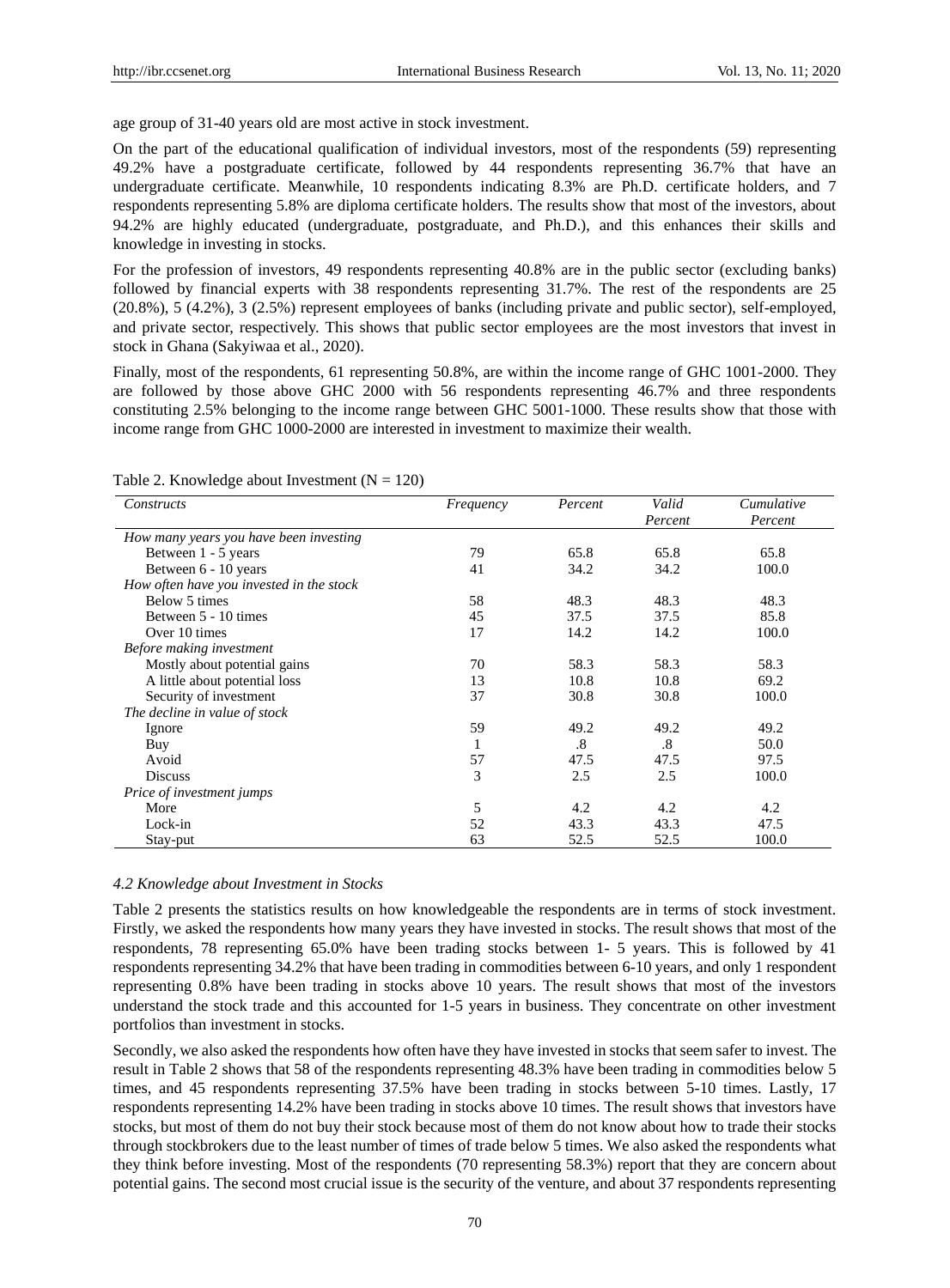30.8% are in this category, 13 respondents indicating 10.8% think about little loss. This result shows that investment in stocks is male-dominated and that they are concern about potential gain than others that accounted for the highest response of 58%.

Moreover, when respondents were asked how they will respond when the value of their stock decline 20%, Most of the respondents 70 representing 58.3% responded to the question, "I would remain invested and ignore temporary changes as I look for long growth". The result indicated most of the respondents are interested in the long-term growth of their investment. The next group of respondents 57, representing 47.5% responded to the question, "I would sell to avoid further worries and try something else". Lastly, when the respondents were asked how they will respond when the value of their stock jumps by 25%, most of the respondents 63 representing 52.5% responded to the question "I will stay put and hope for more gain". This shows that the respondents are interested in future gains. The next group of respondents 52, representing 43.3% responded to the question "I would sell it and lock in my gains. The remaining of the respondent obtain 5, representing 4.2% responded to the question "I would buy more as the price could go higher".

#### *4.3 Descriptive and Inferential Analysis*

#### 4.3.1 Descriptive Statistics

Table 3 provides the detailed test results used to analyze and abridge the questions designed that are based on dependent and independent variables. For the belief bias, the variable "I trust the research and past performance of the firm" obtains the most important mean of 4.62 with a standard deviation of 0.568. This result shows that individual investors solve problems through pure judgments. As suggested by Tversky and Kahneman (1991), these judgments heuristics help but leads to errors. Chin (2012) posits that investors also spot trends in stock prices, and they expect that the past amount should continue based on their identified pattern.

In terms of regret bias, the item "I should hold the stock longer because now the price has increased over the selling price‖ recorded a higher mean of 4.78 and a standard deviation of 0.418. The study is evidenced by Shefrin (2002) and Chin (2012). From Table 3, the item "I worry about the influence of financial crises" in the snakebite effect variable recorded the highest mean of 4.86 with a standard deviation of 0.350. The analysis indicates most of the respondents fear the financial crisis because they lose a lot of money in stocks as a result of that. The findings confirm the common "adage once biting twice shy". This evidence of the "snakebite effect" is consistent with the works of Chin (2012) and Keller and Pastusiak (2016).

Furthermore, the result in Table 3 shows that most of the respondents are overconfident when it comes to their prediction. The statement in overconfidence bias "I can predict the future stock price movement after I did some analysis" recorded a higher mean of 4.83 with a standard deviation of 0.440. This findings is consistent with Chin (2012) and Muradoglu and Harvey (2012) and also on a study conducted by Barberis and Thalar (2003) on the topic "self-attribution bias".

Lastly, the decision-making variable (dependent variable) "I take the safe option if there is one" recorded a higher mean of 4.82, a standard deviation of 0.382. The implication is that most respondents are risk-averse and would select safer options in their decision making. The findings are consistent with Oslen (1998).

## 4.3.2 Pearson Correlation Test

From Table 3, the correlation result indicates that there is a significant positive and robust relationship between belief bias and investment decision,  $r = 0.952$ ,  $n = 120$ , and at 0.01 significance level. The implication is that investors believe in the information or news they obtain from other sources. These investors persist in their beliefs based on "hot" tips from some forum and may lead to an overreaction that may result in wrong decision making. The result also indicates that there is a strong significant and positive relationship among regret bias and investment decision,  $r = 0.964$ ,  $n = 120$  at 0.01 significance level. Naturally, it is rational and reasonable that every person will experience regret sometime in life. This finding is evidenced by Shefrin (2009) that finds similar results indicating that investors have regret when they buy stocks and sell them at a price below the purchased amount.

Also, the "snakebite" effect has a positive significant relationship between investment decision ( $r = 0.946$ ,  $n =$ 120,  $p = 0.000$ ). The implication is that investors are prone to fear after a huge loss in the stock market due to financial crises. Investors feel pessimistic and do not have the zeal to buy "winning" stocks. These investors do not want to take a higher risk, and they sell their stocks quickly when they suspect lower prices to avoid further losses. Lastly, the correlation result of  $r = 0.867$ , p-value = 0.000, and  $n = 120$ , indicates that there is significant, positive relationships between overconfidence bias and investment decision. The result also implies that some respondents lack confidence and are pessimistic that their stock prices may fall.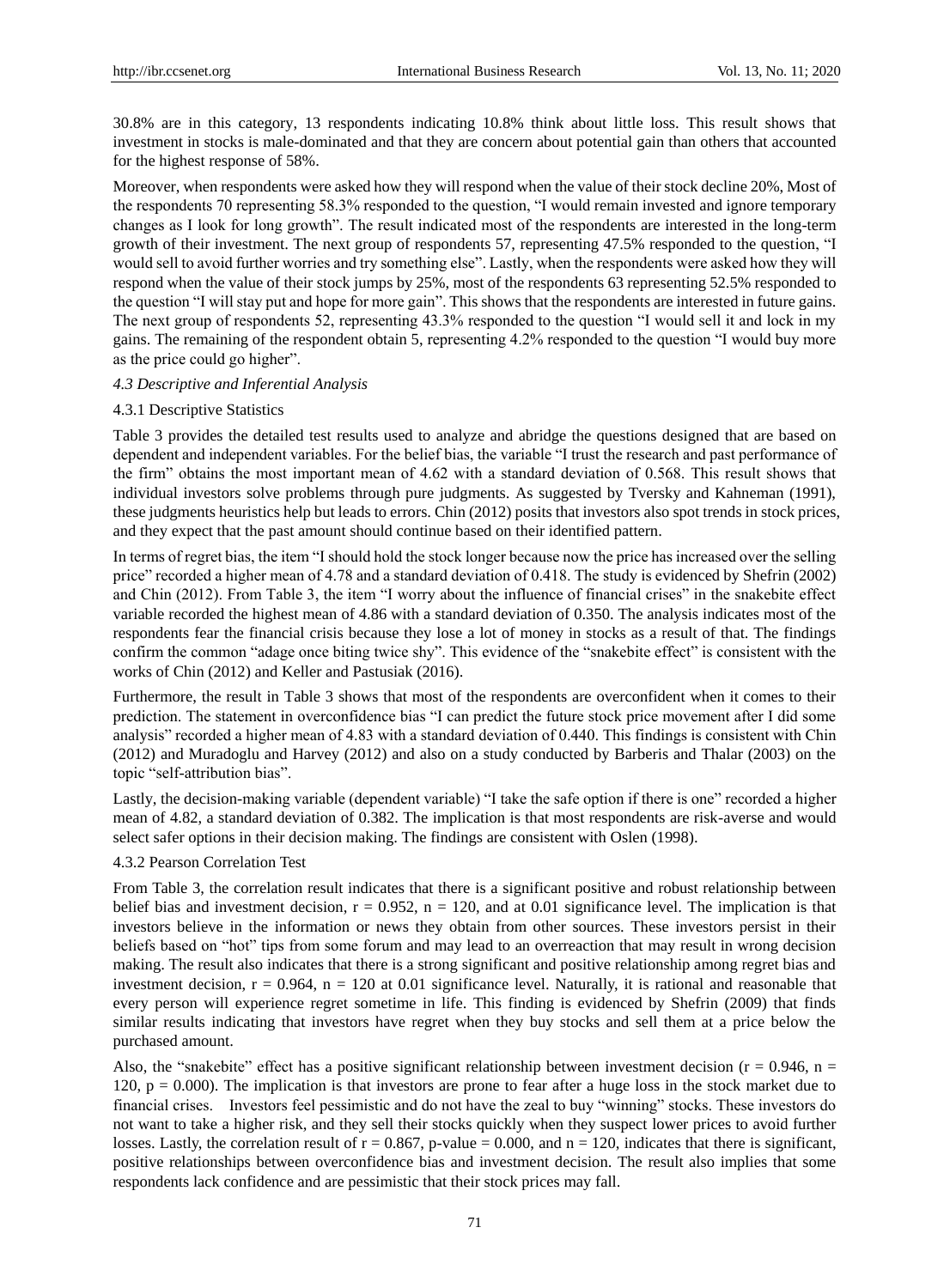|                        | Mean                 | Standard  |           |           |          |          |     |
|------------------------|----------------------|-----------|-----------|-----------|----------|----------|-----|
| Variables              |                      | Deviation |           |           |          |          |     |
| 1. Decision making     | 4.82                 | 0.382     | 000.1     |           |          |          |     |
| 2. Belief bias         | 4.62                 | 0.568     | $0.952**$ | 1.000     |          |          |     |
| 3. Regret bias         | 4.78                 | 0.418     | $0.964**$ | $0.421*$  | 1.000    |          |     |
| 4. "Snakebite" effect  | 4.86                 | 0.350     | $0.946**$ | $0.403*$  | $0.440*$ | 1.000    |     |
| 5. Overconfidence bias | 4.83                 | 0.440     | $0.946**$ | $0.436**$ | $0.423*$ | $0.411*$ | 000 |
| $\sim$<br>$\cdots$     | $\sim$ $\sim$ $\sim$ |           |           |           |          |          |     |

#### Table 3. Descriptive and Correlations

Significance level:  $*$  p-value  $< 0.05$ 

\*\* p-value  $< 0.01$ 

|  |  | Table 4. Regression Test Results |
|--|--|----------------------------------|
|--|--|----------------------------------|

| <b>Model Parameter Estimates</b> | Model | <b>Standard Error</b> | t-Statistics | Model |
|----------------------------------|-------|-----------------------|--------------|-------|
| Variables Name                   |       |                       |              | Sig.  |
| Constant                         | 0.083 | 0.013                 | 6.330        | 0.000 |
| Belief bias                      | 0.276 | 0.009                 | 32.391       | 0.000 |
| Regret bias                      | 0.264 | 0.011                 | 24.477       | 0.000 |
| "Snakebite" effect               | 0.339 | 0.012                 | 28.426       | 0.000 |
| Overconfidence                   | 0.090 | 0.010                 | 8.872        | 0.000 |
| Model Test Results               |       |                       |              |       |
| N                                | 120   |                       |              |       |
| R Square                         | 0.998 |                       |              |       |
| <b>Adjusted R Square</b>         | 0.997 |                       |              |       |
| Model Significance               | 0.000 |                       |              |       |

#### *4.4 Regression Results*

Table 4 presents the regression results used to examines the bahavioural finance – investment decisions nexus. From the regression analysis in Table 4, the four independent variables explained 99.7 % of the investment decision shown by the adjusted R-squared. The implication is that the four bias contribute 99.7% to decision in investing in stocks, other variables which are not considered in this study accounted for 0.3% of investment decision. Put differently, 99.7% variation in investment decisions of individual investors is explained by behavioural biases. Also, the t-statistic values are greater than 2 with a significant p-value of less than 1%. Thus, the study rejected all the null hypotheses and concluded that all four biases influence investor's decisions**.**

Holding other factors constant, a unit increase in belief bias resulted in a 0.276 success in the decision in investment. A unit increase in regret bias resulted in a 0.264 outcome in the investment decision. A unit increase in the "snakebite" effect resulted in a 0.339 increase in investment decision making. For overconfidence bias, a unit increase resulted in a 0.090 increase in investment decision making. The result implies that the "snakebite" effect has a high effect on investment decisions, followed by belief bias, regret bias, and overconfidence.

The study again shows that the belief bias has a positive effect on investment decision making. The result is consistent with the study of Coutts (2019), Chin (2012), and Waweru et al. (2008). The study also records a positive significant relationship between regret bias and investment decisions. This confirms the findings of Chin (2012) and Waweru et al. (2008) that recorded similar outcomes. This reaffirms that investors refuse to undertake an investment because of the fear that they may lose it. The study also confirms that investment decision making is strongly influenced by the "Snakebite effect", and agrees with Chin (2012) and Kartasova et al. (2014) study's findings. With overconfidence bias, investors attribute success to talent and expertise, while blaming 'bad luck' for failure. From Table 4, investment decision making is also positively influenced by overconfidence bias. These results are consistent with the studies conducted by Qadri and Shabbir (2014), Lim (2012), Qureshi et al. (2012), Shah et al. (2019), and Bashir et al. (2013) that report that overconfidence has a significant positive impact on investor's decision making. Meanwhile, the findings are inconsistent with Kafayat (2014), and Kengatharan and Kengatharan (2014) that found that overconfidence does not influence decision making.

## **5. Concluding Remarks**

This study examines the influence of behavioural biases on individual investment decisions in a developing country context. The research established that the presence of behavioural biases plays a vital role in influencing stock investment decisions. The study finds the four preferences or biases (overconfidence, regret, belief, and ―snakebite‖) have a significant positive and robust relationship with investment decision making in varying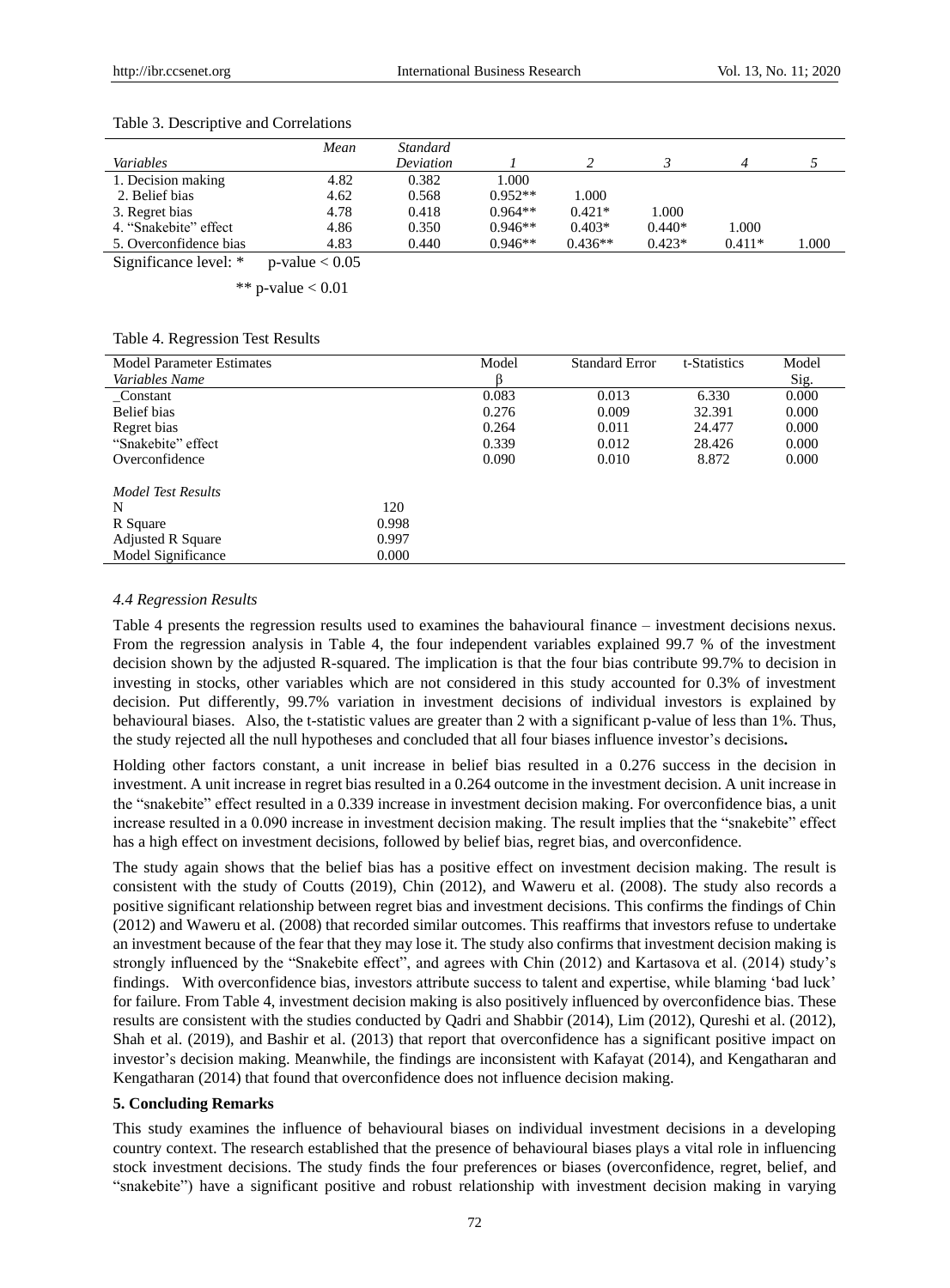degrees. The descriptive statistics conclude that individual investors in the West Africa region (Ghana) are young, highly educated, and well experienced in making an investment decision. The study records a significant positive relationship between belief bias and the investor's decision making and implies that investors depend on belief in making decisions such as "hot" tips. Further, people buy stocks because they believe in the recommendations given by others they barely know and opinions from newspapers. Besides, investors follow the crowd to buy or sell the available stock.

Moreover, the study records a significant positive relationship between regret bias and the investor's decision making. In real-life situations, every person experiences regret. Investors must recall to mind events and actions that caused regret to avoid repeating similar mistakes. As they make better decisions, they will not regret it because it is often said that "experience is the best teacher". The study again reports a significant positive relationship between the "snakebite" effect and investor's decision making. When you have a snake bite, and you see the earthworm, you are even more careful and afraid. For this reason, some of the investors who had the experience of bad investment and recorded losses are more reluctant to take a risk to buy shares even though it is appropriate to buy at that particular time. The implication is that they may miss the better opportunity of making higher returns on their investment. Lastly, the result of the study also indicates a significant positive and robust association between overconfidence bias and decision making in investment. The implication is that most of the respondents have self-confidence in their skills, knowledge in their predictions, and they are optimistic when making decisions. The findings of the study are consistent with the literature.

The study's finding is useful to individual investors in identifying their own behavioural biases to understand the dynamics involved in stock trading to enable them to make sound investment decisions—information asymmetry as one of the contributors to investor's indifference. As a result of using heuristics in investment decision making, investment information about stocks should be made available by the Ghana Stock Exchange in a form that would be understood by individual investors to help them make sound investment decisions. Investors are also supposed to be open-minded while making investment and desist from holding on to the previous happenings instead must realize that investment in stocks is dynamic. Individual or retail investors should consider many other variables in their environment rather than focusing on just one in making decisions. Investors should learn how to interpret the market and other economic indicators of the various firms in the stock market because they also affect the performance of their stock.

The study has some limitations that need to be addressed in future studies. There are many behavioural biases documented in the literature, but this study is limited to only four of the preferences. The study recommends that future research should consider the influence of other behavioural biases that are not captured. Also, future studies should view a larger sample across developing countries to confirm the study's findings. Future studies should also consider other economic factors that may affect the decision making of investors apart from behavioural biases. The final word on behavioural finance and investment decisions is not yet said, and more research is welcomed.

## **References**

- Agrawal, K. (2012). A conceptual framework of behavioral biases in finance. *IUP Journal of Behavioral Finance*, *9*(1), 7-18.
- Ahmad, Z., Ahmad, Z., Ibrahim, H., Ibrahim, H., Tuyon, J., & Tuyon, J. (2017). Institutional investor behavioral biases: syntheses of theory and evidence. *Management Research Review*, *40*(5), 578-603. https://doi.org/10.1108/MRR-04-2016-0091
- Babajide, A. A., & Adetiloye, K. A. (2012). Investors' behavioural biases and the security market: An empirical study of the Nigerian security market. *Accounting and Finance Research*, *1*(1), 219-229. https://doi.org/10.5430/afr.v1n1p219
- Bakar, S., & Yi, A. N. C. (2016). The impact of psychological factors on investors' decision making in Malaysian stock market: a case of Klang Valley and Pahang. *Procedia Economics and Finance*, *35*, 319-328. https://doi.org/10.1016/S2212-5671(16)00040-X
- Barber, B. M., & Odean, T. (2013). The behavior of individual investors. In *Handbook of the Economics of Finance*, *2*, 1533-1570. https://doi.org/10.1016/B978-0-44-459406-8.00022-6
- Barberis, N., & Thaler, R. (2003). A survey of behavioral finance. *Handbook of the Economics of Finance*, *1*, 1053-1128. https://doi.org/10.1016/S1574-0102(03)01027-6
- Bashir, T., Rasheed, S., Raftar, S., Fatima, S., & Maqsood, S. (2013). Impact of behavioral biases on investor decision making: Male vs female. *Journal of Business and Management*, *10*(3), 60-68. https://doi.org/10.9790/487X-1036068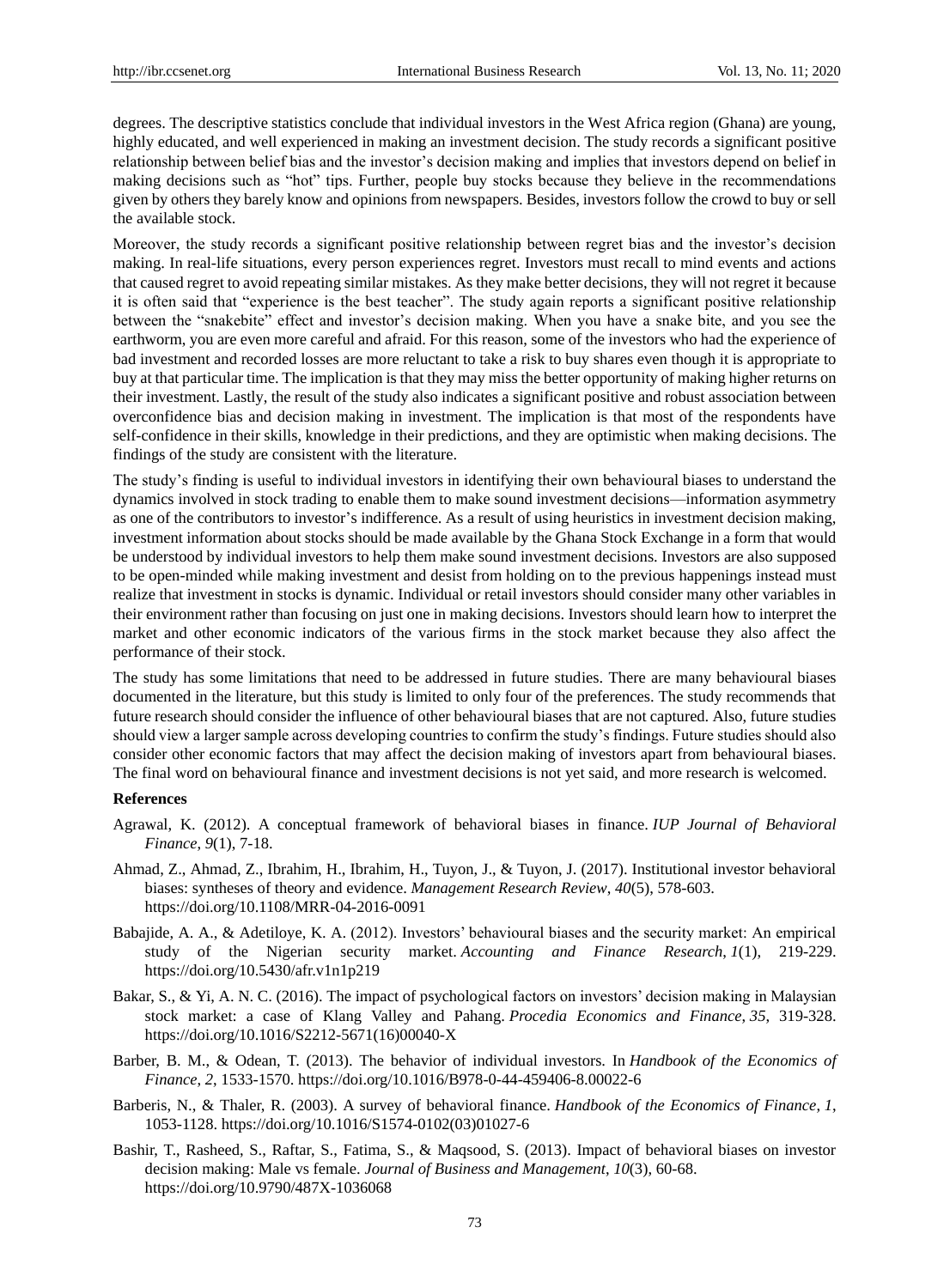- Bell, E., & Bryman, A. (2007). The ethics of management research: an exploratory content analysis. *British Journal of Management*, *18*(1), 63-77. https://doi.org/10.1111/j.1467-8551.2006.00487.x
- Black, F., & Scholes, M. (1973). The pricing of options and corporate liabilities. *Journal of Political Economy*, *81*(3), 637-654. https://doi.org/10.1086/260062
- Chin, A. L. L. (2012). Psychological biases and investor behaviour: Survey evidence from Malaysian stock market. *International Journal of Social Science, Economics and Arts*, *2*(2), 67-73.
- Coutts, A. (2019). Testing models of belief bias: An experiment. *Games and Economic Behavior*, *113*, 549-565. https://doi.org/10.1016/j.geb.2018.11.001
- Das, U., & Mohapatra, S. R. (2017). Behavioural Biases in Investment Decision Making: A research study on snakebite and house money effects on Indian Individuals. *Asian Journal of Management*, *8*(3), 460-470. https://doi.org/10.5958/2321-5763.2017.00074.9
- Eichholtz, P., & Yönder, E. (2011). CEO Overconfidence, Corporate Investment Activity, and Performance: Evidence from REITs. In *The 2011 Annual Meeting of the Academy of Behavioral Finance and Economics*, 128.
- Fama, E. F. (1970). Efficient capital markets: A review of theory and empirical work. *The journal of Finance*, *25*(2), 383-417. https://doi.org/10.2307/2325486
- Fama, E. F. (1998). Market efficiency, long-term returns, and behavioral finance. *Journal of financial economics*, *49*(3), 283-306. https://doi.org/10.1016/S0304-405X(98)00026-9
- Feng, L., & Seasholes, M. S. (2005). Do investor sophistication and trading experience eliminate behavioral biases in financial markets? *Review of Finance*, *9*(3), 305-351. https://doi.org/10.1007/s10679-005-2262-0
- Ghelichi, M. A., Nakhjavan, B., & Gharehdaghi, M. (2016). Impact of Psychological Factors On Investment Decision Making In Stock Exchange Market. *Asian Journal of Management Sciences and Education 5*(3), 36-44.
- Gyimah, P., & Boachie, W. K. (2018). Effect of microfinance products on small business growth: emerging economy perspective. *Journal of Entrepreneurship and Business Innovation*, *5*(1), 59-71. https://doi.org/10.5296/jebi.v5i1.12378
- Gyimah, P., Appiah, K. O., & Lussier, R. N. (2020). Success versus failure prediction model for small businesses in Ghana. *Journal of African Business*, *21*(2), 215-234. https://doi.org/10.1080/15228916.2019.1625017
- Gyimah, P., Marom, S., & Lussier, R. N. (2019). Small Business Success or Failure Prediction: A Comparative Study in Ghana and Israel. *Journal of Applied Business and Economics*, *21*(3), 37-52. https://doi.org/10.33423/jabe.v21i3.2079
- Jaiyeoba, H. B., & Haron, R. (2016). A qualitative inquiry into the investment decision behaviour of the Malaysian stock market investors. *Qualitative Research in Financial Markets*, *8*(3), 246-267. https://doi.org/10.1108/QRFM-07-2015-0027
- Kafayat, A. (2014). Interrelationship of biases: effect investment decisions ultimately. *Theoretical and Applied Economics*, *21*(6), 85-110.
- Kahneman, D. (1979). Prospect theory: An analysis of decisions under risk. *Econometrica*, *47*, 313-327. https://doi.org/10.2307/1914185
- Kahneman, D., & Tversky, A. (1982). The psychology of preferences. *Scientific American*, *246*(1), 160-173. https://doi.org/10.1038/scientificamerican0182-160
- Kahneman, D., & Tversky, A. (2013). Prospect theory: An analysis of decision under risk. In h*andbook of the fundamentals of financial decision making: Part I*, 99-127. https://doi.org/10.1142/9789814417358\_0006
- Kartasova, J., Gaspareniene, L., & Remeikiene, R. (2014). Influence of "Snake-Bite" Effect on Investment Return Rate: Lithuanian Example. *Mediterranean Journal of Social Sciences*, *5*(27), 1769-1769. https://doi.org/10.5901/mjss.2014.v5n27p1769
- Keller, J., & Pastusiak, R. (2016). The Psychology of Investing: Stock market recommendations and their impact on investors' decisions (the example of the Polish stock market). *Acta Oeconomica*, *66*(3), 419-437. https://doi.org/10.1556/032.2016.66.3.3
- Kengatharan, L., & Kengatharan, N. (2014). The influence of behavioral factors in making investment decisions and performance: Study on investors of Colombo Stock Exchange, Sri Lanka. *Asian Journal of Finance and*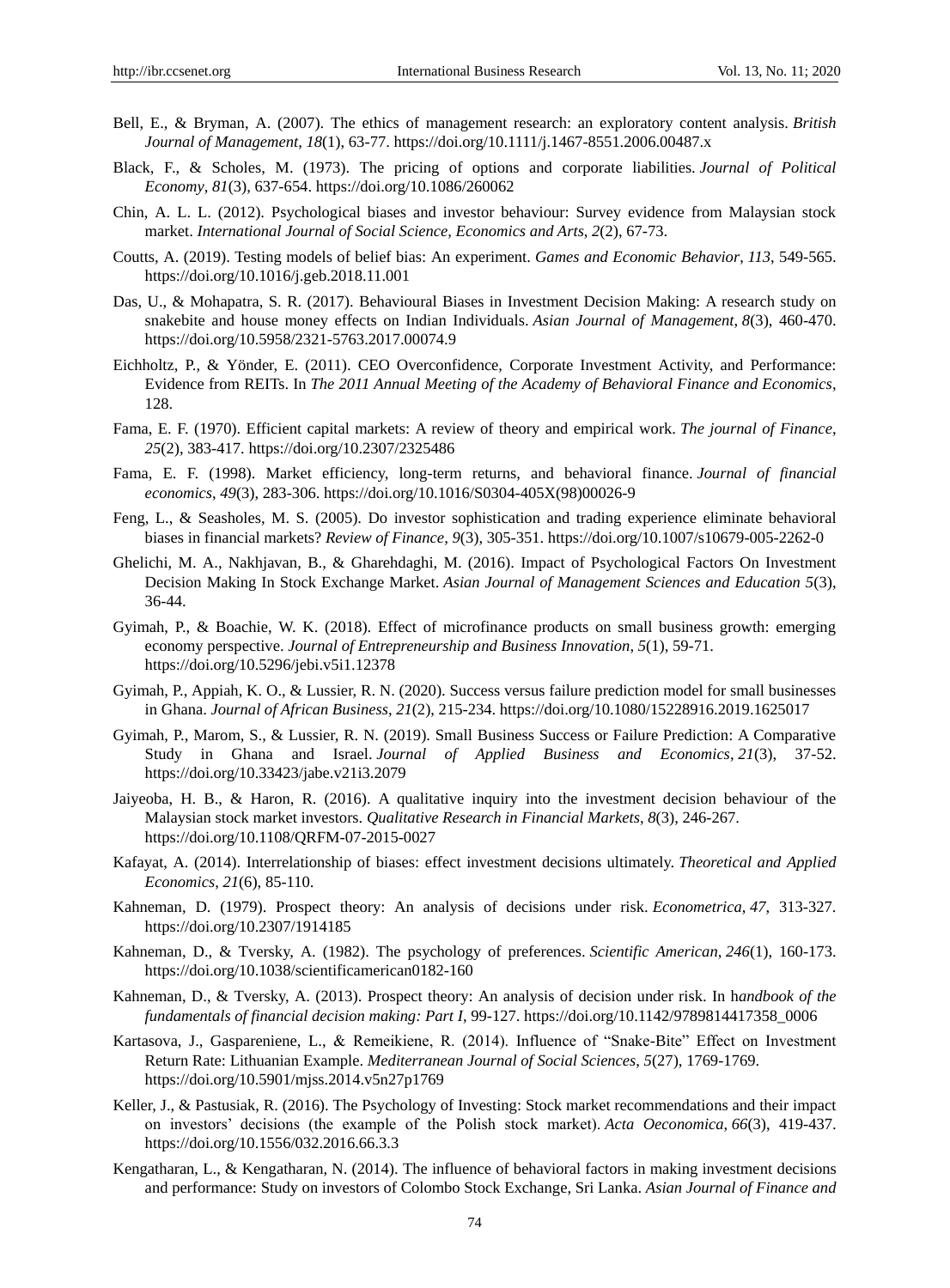*Accounting*, *6*(1), 1-23. https://doi.org/10.5296/ajfa.v6i1.4893

- Kent, R. (2007). *Marketing research: approaches, methods and applications in Europe*. London: Thomson Learning.
- Lim, L. C. (2012). The relationship between psychological biases and the decision making of investor in Malaysian share market. In *Unpublished Paper International Conference on Management, Economics and Finance 2012 Proceeding*.
- Lintner, J. (1965). The valuation of risk assets and the selection of risky investments in stock portfolios and capital budgets. *The Review of Economics and Statistics*, 13-37. https://doi.org/10.2307/1924119
- Luong, L. P., & Ha, T. T. D. (2011). Behavioral factors influencing individual investor's decision making and performance: a survey of the Ho Chi Minh Stock Exchange. *Umea School of Business Spring semester*. Retrieved from https://www.diva-portal.org/smash/record.jsf?pid=diva2%3A423263&dswid=453
- Mbaluka, P., Muthama, C., & Kalunda, E. (2012). Prospect Theory: Test on Framing and Loss Aversion Effects on Investors Decision-Making Process At the Nairobi Securities Exchange, Kenya. Retrieved from http://41.89.227.156:8080/xmlui/handle/123456789/127
- Modigliani, F., & Miller, M. H. (1958). The cost of capital, corporation finance and the theory of investment. *The American economic review*, *48*(3), 261-297.
- Mossin, J. (1966). Equilibrium in a capital asset market. *Econometrica: Journal of the Econometric Society*, 768-783. https://doi.org/10.2307/1910098
- Muradoglu, G., & Harvey, N. (2012). Behavioural finance: the role of psychological factors in financial decisions. *Review of Behavioural Finance*, *4*(2), 68-80. https://doi.org/10.1108/19405971211284862
- Ngoc, L. T. B. (2014). Behavior pattern of individual investors in stock market. *International Journal of Business and Management*, *9*(1), 1-16. https://doi.org/10.5539/ijbm.v9n1p1
- Nofsinger, J., & Varma, A. (2014). Socially responsible funds and market crises. *Journal of Banking and Finance*, *48*, 180-193. https://doi.org/10.1016/j.jbankfin.2013.12.016
- Nunally, J., & Bernstein, L. (1994). Psychometric Theory. New York: MacGrow-Hill Higher.
- Nunnally, J. C., & Bernstein, I. H. (1994). Validity. *Psychometric Theory*, 99-132.
- Odean, T. (1999). Do investors trade too much? *American economic review*, *89*(5), 1279-1298. https://doi.org/10.1257/aer.89.5.1279
- Olsen, R. A. (1998). Behavioral finance and its implications for stock-price volatility. *Financial Analysts Journal*, *54*(2), 10-18. https://doi.org/10.2469/faj.v54.n2.2161
- Prosad, J. M., Kapoor, S., & Sengupta, J. (2015). Behavioral biases of Indian investors: a survey of Delhi-NCR region. *Qualitative Research in Financial Markets*, *7*(3), 230-263. https://doi.org/10.1108/QRFM-04-2014-0012
- Qadri, S. U., & Shabbir, M. (2014). An Empirical Study of Overconfidence and Illusion of Control Biases, Impact on Investor's Decision Making: An Evidence from ISE. *European Journal of Business and Management*, *6*(14), 38-44.
- Qureshi, S. A., & Hunjra, A. I. (2012). Factors affecting investment decision making of equity fund managers. *Wulfenia Journal, 19*(10), 280-291.
- Raharja, B., Suhaeli, D., & Mranani, M. (2017). Research of the stock price overreaction and investor overconfidence issues. *Business, Management and Education*, *15*(1), 127-139. https://doi.org/10.3846/bme.2017.358
- Raheja, S., & Dhiman, B. (2017). Influence of personality traits and behavioral biases on investment decision of investors. *Asian Journal of Management*, *8*(3), 819-826. https://doi.org/10.5958/2321-5763.2017.00129.9
- Ramiah, V., Zhao, Y., Moosa, I., & Graham, M. (2016). A behavioural finance approach to working capital management. *The European Journal of Finance*, *22*(8-9), 662-687. https://doi.org/10.1080/1351847X.2014.883549
- Sakyiwaa, L., Gyimah, P., & Nkukpornu, E. (2020). Preferred investment vehicles of salaried workers of universities in Sub-Saharan Africa. *EuroMed Journal of Management*, forthcoming.
- Sarpong-Danquah, B., Gyimah, P., Poku, K., & Osei-Poku, B. (2018). Financial literacy assessment on tertiary